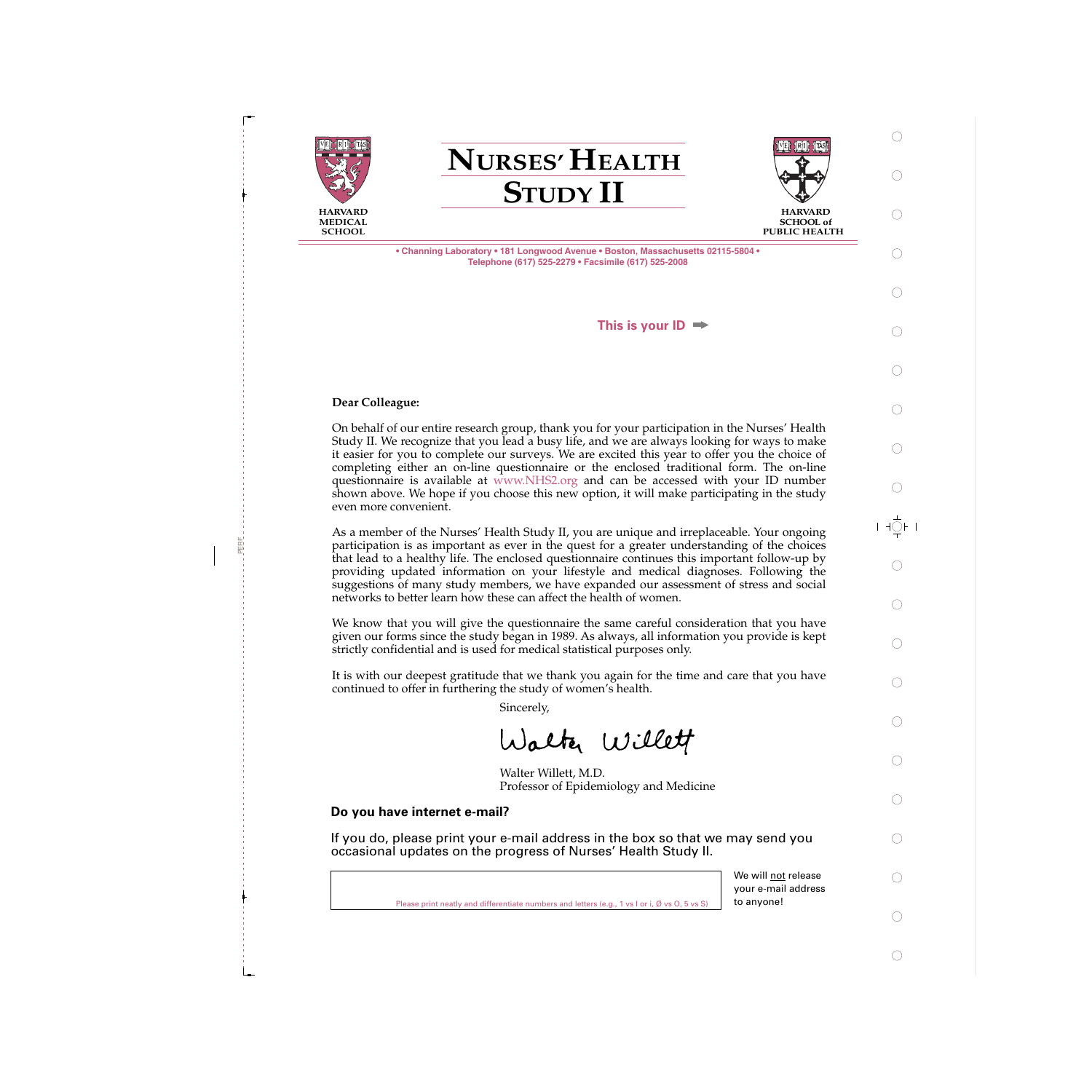## **HARVARD UNIVERSITY NURSES' HEALTH STUDY II**

PER<br>P

# **INSTRUCTIONS**

## **INTERNET:**

 $\subset$ 

 $\frac{1}{\sqrt{2}}$ F I

Go to our website at WWW.NHS2.ORG and use your ID number (see front of this page) and your birth date to log in. Follow the instructions on the screen to complete the survey on-line.

## **PAPER FORM:**

Please use an ordinary No. 2 pencil to answer all questions. Fill in the appropriate response circles completely. The form is designed to be read by optical-scanning equipment, so it is important that you keep any write-in responses **within** the spaces provided and erase any incorrect marks completely. If you have comments, please write them on a separate piece of paper.



- **Please tear off the cover letter (to preserve confidentiality) and return the questionnaire in the enclosed postage–paid envelope.**
- **If your name and address as printed on this questionnaire are no longer correct or are incomplete, or if you are providing your e-mail address, please make any necessary changes on the letter and enclose it with your completed form.**
- **Thank you for completing the 2001 Nurses' Health Study II Questionnaire.**
- $\subset$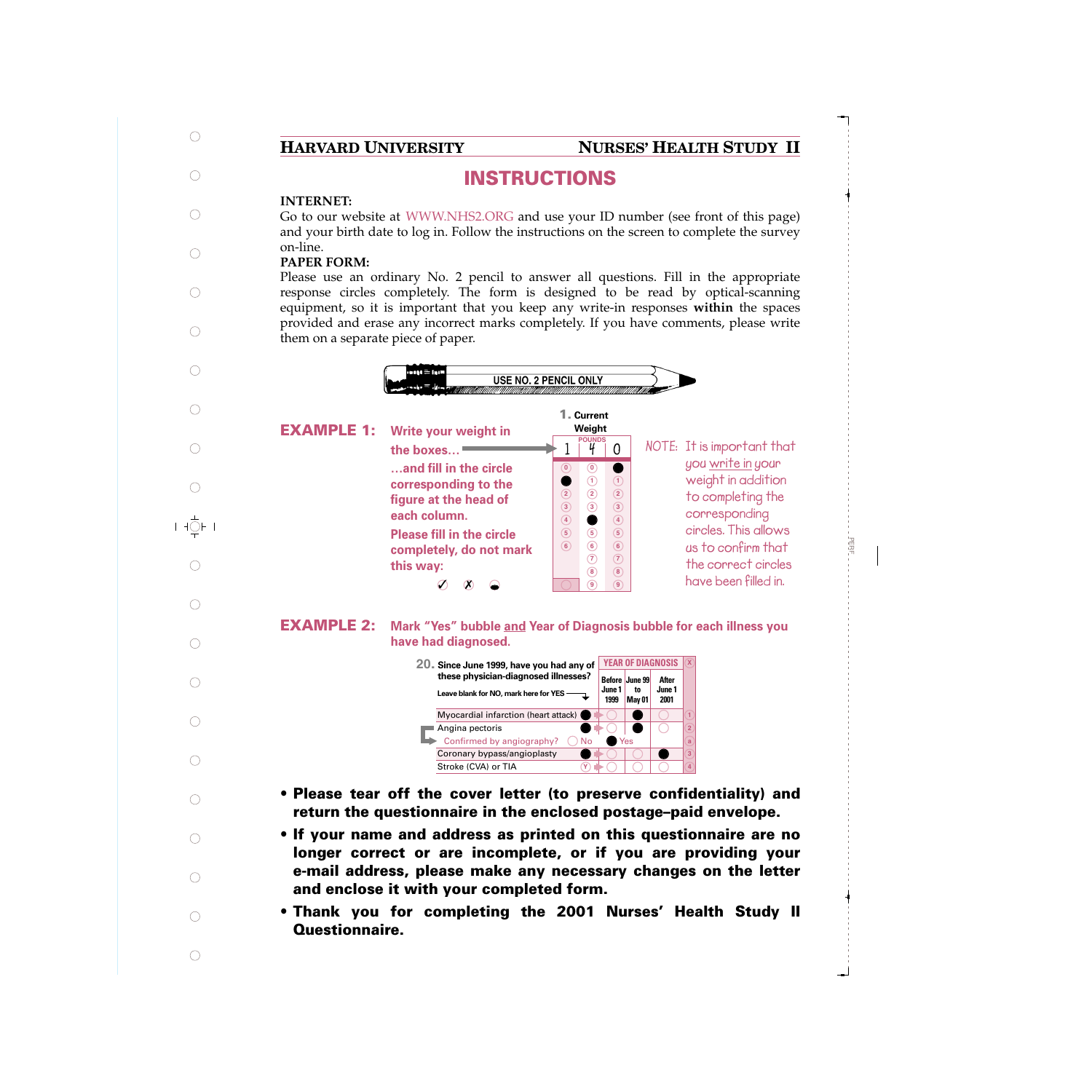| <b>PLEASE USE PENCIL!</b>                        |                           | 2. a) SINCE JUNE 1999, have you been pregnant?                                                                                                                                                                                                                                                               | No-Go to question 3.                                     | <b>Yes</b>                                                            | $\overline{2}$                                                          |
|--------------------------------------------------|---------------------------|--------------------------------------------------------------------------------------------------------------------------------------------------------------------------------------------------------------------------------------------------------------------------------------------------------------|----------------------------------------------------------|-----------------------------------------------------------------------|-------------------------------------------------------------------------|
| <b>CURRENT</b><br><b>WEIGHT</b>                  |                           | b) Are you currently pregnant?                                                                                                                                                                                                                                                                               |                                                          |                                                                       | $\mathbf{b}$                                                            |
| <b>POUNDS</b>                                    |                           | $\bigcirc$ No<br>$\bigcirc$ Yes-Continue with part c, but do NOT fill in a bubble in part c for your current pregnancy.                                                                                                                                                                                      |                                                          |                                                                       |                                                                         |
|                                                  |                           | c) For each pregnancy ending after JUNE 1, 1999, fill in a response bubble for the year during<br>which each pregnancy ended.                                                                                                                                                                                |                                                          |                                                                       |                                                                         |
|                                                  |                           | <b>Pregnancies lasting</b>                                                                                                                                                                                                                                                                                   |                                                          | <b>Pregnancies lasting</b>                                            |                                                                         |
| $\circledcirc$<br>(0)                            | $\circledcirc$            | <b>6 months or more</b><br><b>Calendar Year</b>                                                                                                                                                                                                                                                              |                                                          | less than 6 months                                                    |                                                                         |
| $\odot$<br>$\odot$                               | $\odot$                   | <b>SINGLE BIRTHS</b><br><b>TWINS/TRIPLETS</b>                                                                                                                                                                                                                                                                | <b>MISCARRIAGES</b>                                      | <b>INDUCED ABORTIONS</b>                                              |                                                                         |
| $\circled{2}$<br>$\circled{2}$                   | $\circled{2}$             | 6/1/99 - 12/31/99                                                                                                                                                                                                                                                                                            |                                                          |                                                                       |                                                                         |
| $\circled{3}$<br>$\circled{3}$                   | $\circled{3}$             | 2000                                                                                                                                                                                                                                                                                                         |                                                          |                                                                       |                                                                         |
| $\circled{4}$<br>$\circled{4}$                   | $\circled{4}$             | 2001                                                                                                                                                                                                                                                                                                         |                                                          |                                                                       |                                                                         |
| $\circled{s}$<br>$\circled{5}$<br>$\binom{6}{ }$ | $\circled{5}$             | $2002 +$                                                                                                                                                                                                                                                                                                     |                                                          |                                                                       |                                                                         |
| $\circledcirc$<br>$\circledR$                    | $\circledcirc$<br>$\odot$ | 3. Do you CURRENTLY use any of these forms of contraception? (Mark all that apply.)                                                                                                                                                                                                                          |                                                          |                                                                       |                                                                         |
| $\circledast$                                    | $\circledast$             | Oral contraceptive<br>None<br>() Condom                                                                                                                                                                                                                                                                      |                                                          | Diaphragm/Cervical cap                                                |                                                                         |
| (၅)                                              | $\boxed{9}$               | Foam/Jelly/Sponge<br>◯ Rhythm/NFP<br>Vasectomy<br>Depo Provera<br>Intrauterine Device                                                                                                                                                                                                                        | Norplant<br>Lunelle                                      |                                                                       | 3<br>Other                                                              |
|                                                  |                           | <b>Tubal Ligation</b><br>4. SINCE JUNE 1999, have you used oral contraceptives (OCs)?                                                                                                                                                                                                                        |                                                          |                                                                       |                                                                         |
| $()$ Yes $\Rightarrow$                           |                           | a) How many months did you use OCs during the 24-month period between June 1999 and June 2001?                                                                                                                                                                                                               |                                                          |                                                                       |                                                                         |
| ◯ No                                             |                           | $\bigcirc$ 5-9<br>$\bigcirc$ 10-14<br>1 month or less<br>$\bigcirc$ 2-4<br>$() 15 - 19$                                                                                                                                                                                                                      | $( ) 20 - 24$ months                                     |                                                                       | a                                                                       |
|                                                  |                           | b) Please indicate the brand and type of OC used longest during this time period. Refer to the OC                                                                                                                                                                                                            |                                                          |                                                                       |                                                                         |
|                                                  |                           | Brand Code Sheet enclosed with this questionnaire and write the code in this box.                                                                                                                                                                                                                            |                                                          |                                                                       | $\mathbf b$                                                             |
|                                                  |                           | Have your natural menstrual periods ceased PERMANENTLY?                                                                                                                                                                                                                                                      |                                                          |                                                                       |                                                                         |
|                                                  |                           | a) AGE natural<br>No: Premenopausal<br><b>AGE</b>                                                                                                                                                                                                                                                            | $\Rightarrow$ b) For what reason did your periods cease? |                                                                       | a <sub>l</sub>                                                          |
|                                                  |                           | periods<br>◯ Yes: No menstrual periods ■                                                                                                                                                                                                                                                                     | Natural                                                  |                                                                       | $\mathbf{b}$                                                            |
|                                                  |                           | ceased:<br>◯ Yes: Had menopause but now have                                                                                                                                                                                                                                                                 | Surgical                                                 |                                                                       | P1                                                                      |
|                                                  |                           | periods induced by hormones                                                                                                                                                                                                                                                                                  | Radiation or chemotherapy                                |                                                                       | P <sub>2</sub>                                                          |
|                                                  |                           | $\bigcirc$ Not sure (e.g., started hormones prior to cessation of periods)                                                                                                                                                                                                                                   |                                                          |                                                                       |                                                                         |
|                                                  |                           |                                                                                                                                                                                                                                                                                                              |                                                          |                                                                       |                                                                         |
|                                                  |                           | <b>No</b>                                                                                                                                                                                                                                                                                                    |                                                          | After June 1, 1999                                                    |                                                                         |
| <b>No</b>                                        |                           | Have you had your uterus removed?<br>$() Yes \rightarrow$ Date of surgery:<br>Have you ever had either of your ovaries surgically removed?<br>How many ovaries do you have remaining?<br><b>None</b><br>One<br>$Yes \implies$<br>Since June 1999, have you used Evista (raloxifene) or tamoxifen (Nolvadex)? | Before June 1, 1999                                      | $\begin{pmatrix} 0 & 1 & 2 & 3 & 4 & 5 & 6 & 7 & 8 & 9 \end{pmatrix}$ | $\overline{7}$<br>1)(2)(3)(4)(5)<br>$\bf{8}$                            |
| $Yes \implies$<br><b>No</b>                      |                           | a) How many months have you used each drug during the 24 month period between June 1999 and June 2001?<br><b>Not Used</b><br>$\bigcap$ 1–4 months $\bigcap$ 5–9 $\bigcap$ 10–14<br>$\bigcirc$ 15-19<br>Evista                                                                                                | ◯ 20-24 months ◯ Used only after 6/2001                  |                                                                       | a<br>Е)                                                                 |
|                                                  |                           | Tamoxifen () Not Used<br>$\bigcirc$ 1–4 months $\bigcirc$ 5–9<br>$10 - 14$<br>$\bigcirc$ 15-19                                                                                                                                                                                                               | $\bigcirc$ 20–24 months                                  | Used only after 6/2001                                                | b                                                                       |
|                                                  |                           | b) Are you currently using Evista or tamoxifen?<br>No, not currently                                                                                                                                                                                                                                         | Yes, Evista                                              | Yes, tamoxifen                                                        |                                                                         |
|                                                  |                           | Since June 1999, have you regularly used any over-the-counter (e.g., "alternative," "herbal," "natural" or soy-based)                                                                                                                                                                                        |                                                          |                                                                       |                                                                         |
|                                                  |                           | preparations for hormone replacement or to treat menopausal symptoms? (Do not include food sources.)                                                                                                                                                                                                         |                                                          |                                                                       | a                                                                       |
| <b>No</b>                                        |                           | $Yes \Rightarrow a)$ Please mark the type(s) of preparations you have used at least once a week, for at least 6 months since June 1999.                                                                                                                                                                      | Black cohosh (e.g., Remifemin)                           |                                                                       | $\left(\mathbf{0}\right)\left(\mathbf{0}\right)\left(\mathbf{0}\right)$ |
|                                                  |                           | ◯ Soy estrogen supplement (e.g., Estroven) or soy powder (e.g., Iso-Soy)<br>Natural progesterone cream or wild yam cream (e.g., Progest Cream)                                                                                                                                                               | Dong quai (e.g., Rejuvex)                                |                                                                       | 1) (1) (1)                                                              |
|                                                  |                           | Other, e.g., phytoestrogens                                                                                                                                                                                                                                                                                  |                                                          |                                                                       | $\overline{2})$<br>$\circled{2}$<br>(2)                                 |
|                                                  |                           | Since June 1999, have you used prescription female hormones?                                                                                                                                                                                                                                                 |                                                          |                                                                       | $\left( 3\right)$<br>$\mathbf{3}$<br>$\left( 3\right)$<br>10            |
|                                                  |                           | $\bigcirc$ Yes $\blacktriangleright$ a) How many months did you use them during the 24-month period between June 1999 and June 2001?                                                                                                                                                                         |                                                          |                                                                       | $\overline{4}$<br>(4)<br>(4)<br>a                                       |
| <b>No</b>                                        |                           | $\bigcirc$ 15-19<br>$\bigcirc$ 20–24 months $\bigcirc$ Used only after June 2001<br>$\bigcap$ 1–4 months<br>$\bigcirc$ 5-9 $\bigcirc$ 10-14                                                                                                                                                                  |                                                          |                                                                       | $\overline{5}$<br>(5)<br>(5)                                            |
|                                                  |                           | b) Are you currently using them (within the last month)?<br>$\bigcirc$ Yes, currently                                                                                                                                                                                                                        | No, not currently                                        |                                                                       | $\left( 6\right)$<br>6 <sup>2</sup><br>(6)<br>$\mathbf{b}$              |
|                                                  |                           | c) Mark the types of hormones you have used the longest during this period.                                                                                                                                                                                                                                  |                                                          |                                                                       | (7)(7)<br>$\overline{7}$<br>$\mathbf{C}$                                |
|                                                  |                           | <b>Combined:</b> $\bigcirc$ Prempro (Pink)<br>◯ Prempro (Blue)<br>$\bigcirc$ Premphase                                                                                                                                                                                                                       | ◯ Combipatch                                             | $\bigcirc$ FemHRT                                                     | $\bf{8}$<br>(8)(8)                                                      |
|                                                  |                           | <b>Estrogen:</b> $\bigcirc$ Oral Premarin<br>◯ Vaginal Estrogen<br>$\left(\begin{array}{c} \end{array}\right)$<br>Patch Estrogen                                                                                                                                                                             | Ogen                                                     |                                                                       | $\circled{9}$<br>$\overline{9}$                                         |
|                                                  |                           | <b>Estratest</b><br>O Other Estrogen (specify in box below)<br><b>Estrace</b>                                                                                                                                                                                                                                |                                                          |                                                                       | (0)(0)<br>$\mathbf{0}$                                                  |
|                                                  |                           | Vaginal Micronized (e.g., Prometrium)<br><b>Progesterone/Progestin:</b><br>Provera/Cycrin/MPA                                                                                                                                                                                                                |                                                          |                                                                       | $\left( \mathbf{1}\right)$<br>1)                                        |
|                                                  |                           | Other progesterone                                                                                                                                                                                                                                                                                           |                                                          |                                                                       | $\left( 2\right)$<br>$\mathbf{2}^{\prime}$<br>$\left( 2\right)$         |
|                                                  |                           | Other type of hormones used, please specify:                                                                                                                                                                                                                                                                 |                                                          |                                                                       | $\boxed{3}$<br>$\circled{3}$<br>$\left(3\right)$                        |
|                                                  |                           | d) If you used oral conjugated estrogen (e.g., Premarin) what dose did you usually take?                                                                                                                                                                                                                     |                                                          |                                                                       | $\overline{4}$<br>$\left( 4\right)$<br>(4)<br>$\overline{d}$            |
|                                                  |                           | $\circ$ .625 mg/day (Brown) $\circ$ .9 mg/day (White) $\circ$ 1.25 mg/day (Yellow)<br>$\bigcirc$ .30 mg/day or less (Green)                                                                                                                                                                                  |                                                          |                                                                       | $\overline{5}$<br>$\binom{5}{ }$<br>(5)                                 |
|                                                  |                           | $\bigcirc$ More than 1.25 mg/day<br>◯ Dose unknown<br>◯ Did not take oral conjugated estrogen                                                                                                                                                                                                                |                                                          |                                                                       | $\circledast$<br>6 <sup>2</sup><br>(6)                                  |
|                                                  |                           | e) If you used oral medroxyprogesterone (e.g., Provera, Cycrin), what dose did you usually take?                                                                                                                                                                                                             |                                                          |                                                                       | $\overline{7})$<br>$\left(7\right)\left(7\right)$<br>e                  |
|                                                  |                           | $\bigcirc$ 2.5 mg or less $\bigcirc$ 5–9 mg $\bigcirc$ 10 mg $\bigcirc$ More than 10 mg $\bigcirc$ Dose unknown                                                                                                                                                                                              | ◯ Not used                                               |                                                                       | (8)(8)<br>$\boxed{8}$                                                   |
|                                                  |                           | What was your pattern of hormone use (Days per Month)?                                                                                                                                                                                                                                                       |                                                          |                                                                       | $(\mathbf{9})\mathbf{9}$<br>$\boxed{9}$                                 |

PERF

 $\begin{array}{c} \hline \end{array}$ 

 $\bigcirc$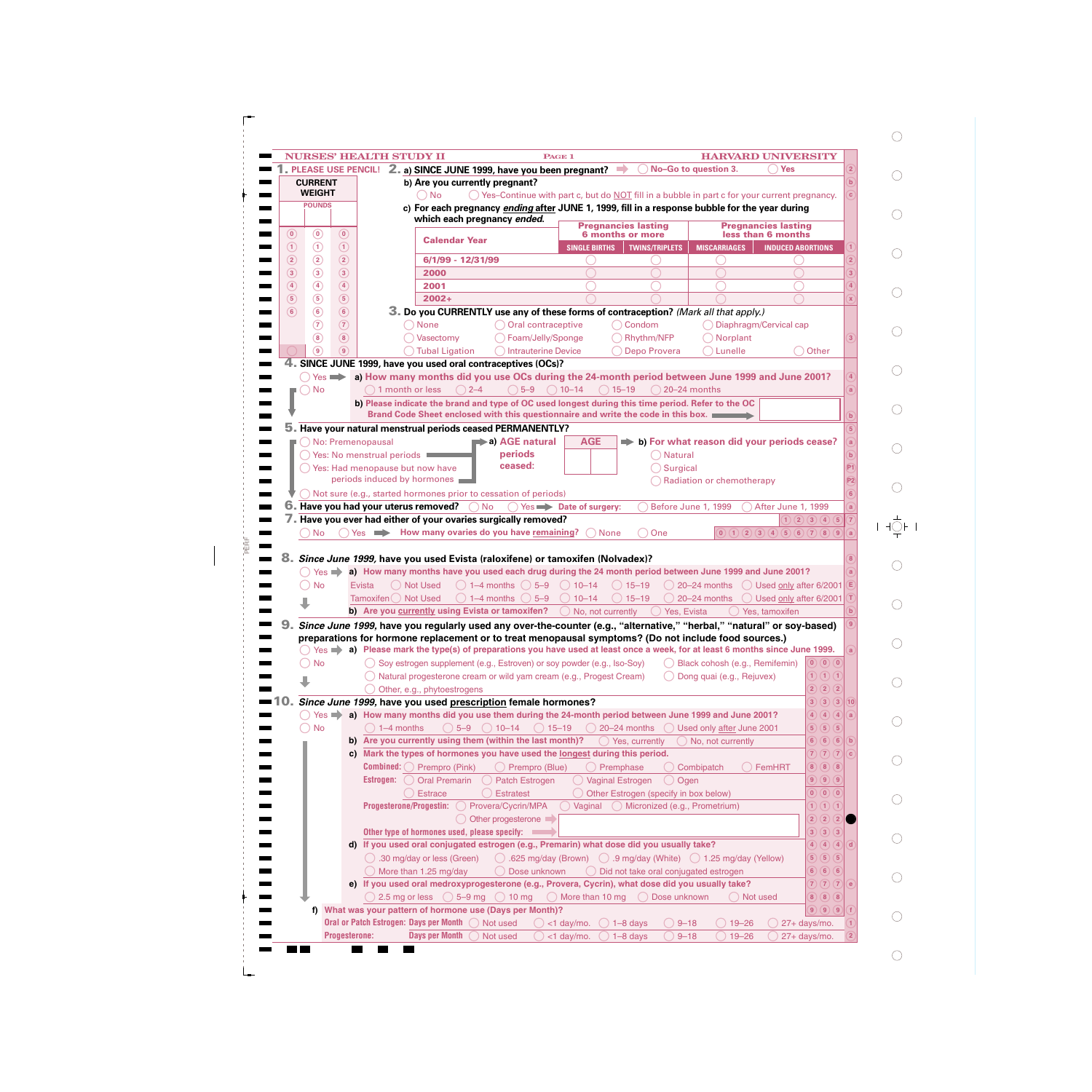|                                                                                                                                                                | PAGE <sub>2</sub> |
|----------------------------------------------------------------------------------------------------------------------------------------------------------------|-------------------|
| This is your $ID \rightarrow$                                                                                                                                  |                   |
| 11. If you have had any pregnancies since June 1993,<br>including miscarriages, were you working as a nurse                                                    |                   |
| during any of these pregnancies?                                                                                                                               |                   |
| No, have not been pregnant since June 1993<br>No, was pregnant after June 1993 but was NOT                                                                     |                   |
| working as a nurse during that pregnancy                                                                                                                       | $\mathbf{a}$      |
| () Yes, have been pregnant since June 1993 AND                                                                                                                 |                   |
| $\blacktriangleright$ worked as a nurse during that pregnancy                                                                                                  | $\mathbf{b}$      |
| If yes, would you be willing to answer a more detailed                                                                                                         |                   |
| questionnaire regarding this pregnancy?<br><b>No</b><br><b>Yes</b>                                                                                             |                   |
| 12. On average, over a 24 hour period, do you sleep:                                                                                                           | 12)               |
| <5 hours<br>5 hrs<br>6 hrs<br>7 hrs                                                                                                                            |                   |
| 8 hrs<br>9 hrs<br>$10+$ hours                                                                                                                                  |                   |
| 13.<br>Do you feel that your sleep duration is adequate?                                                                                                       | 13)               |
| $No \rightarrow What$ is the major reason that your sleep<br>duration is <i>inadequate</i> ? (Mark one answer.)                                                |                   |
| Yes                                                                                                                                                            |                   |
| Work/family activities or schedule<br>Medical problem (e.g., pain, breathing difficulties)                                                                     |                   |
| Leisure/social activities: reading/TV/computer, etc.                                                                                                           |                   |
| Just can't get to or stay asleep (worrying or insomnia)                                                                                                        |                   |
| 14. Do you snore?                                                                                                                                              | 14                |
| Every night<br>Most nights<br>A few nights a week                                                                                                              |                   |
| Occasionally<br>Almost never<br>Don't know                                                                                                                     |                   |
| 15. On average, how often are your daily activities                                                                                                            | 15)               |
| affected because you are sleepy during the day?                                                                                                                |                   |
| Almost every day<br>$( ) 4$ -6 days/week                                                                                                                       |                   |
| 1-3 days/week<br>Rarely<br><b>Never</b>                                                                                                                        |                   |
| 16. Is this your correct date of birth? $\Rightarrow$<br>$No =$<br>Yes                                                                                         |                   |
| If no, please<br>write correct                                                                                                                                 |                   |
| <b>YEAR</b><br>date.<br><b>MONTH</b><br>DAY                                                                                                                    |                   |
| Have you ever had infectious mononucleosis?                                                                                                                    | 17)               |
| Yes <b>Best estimate of age at diagnosis:</b>                                                                                                                  | a                 |
| <b>No</b><br>$6 - 10$<br>$11 - 15$<br><5 years                                                                                                                 |                   |
| Don't know (<br>$16 - 19$<br>$20 - 24$<br>$25 - 29$<br>$30+$                                                                                                   |                   |
| 18. Have you ever suffered from head trauma with loss of                                                                                                       | 18<br>a           |
| consciousness?<br>$Yes \triangleright a)$ At what<br>$10 - 19$<br>$20 - 29$<br>$0 - 9$                                                                         | $\mathbf{b}$      |
| age(s)?<br><b>No</b><br>$30 - 39$<br>$(40 - 49)$<br>$50 - 59$                                                                                                  |                   |
| b) How long did you lose consciousness?                                                                                                                        |                   |
| 15 min-1 hour<br><15 minutes<br>>1 hour                                                                                                                        |                   |
| 19. Have you ever had any of these physician-diagnosed                                                                                                         | 19)               |
| illnesses?<br><b>YEAR OF FIRST DIAGNOSIS</b>                                                                                                                   |                   |
| <b>LEAVE BLANK FOR "NO",</b><br><b>Before</b><br>$1991 -$<br>1995-<br>2001<br>2000<br><b>MARK HERE FOR "YES"</b>                                               |                   |
| 1991<br>1995<br>1999<br>٠                                                                                                                                      |                   |
| Meningioma<br>$(\mathbf Y)$<br>Seizure (1 or more) / epilepsy<br>$(\mathsf{Y})$                                                                                |                   |
| Gout<br>$(\mathbf Y)$                                                                                                                                          |                   |
| Shingles<br>$(\mathbf{Y})$                                                                                                                                     |                   |
| Premenstrual syndrome (PMS)<br>(Y)                                                                                                                             |                   |
| Restless leg syndrome, Dr Dx (Y)                                                                                                                               |                   |
|                                                                                                                                                                |                   |
| Low bone density<br>$(\mathbf{Y})$                                                                                                                             |                   |
| Latex allergy, Dr Dx<br>$(\mathbf{Y})$                                                                                                                         |                   |
| $(6)$ (01) $(A)$<br>(1)(1)(1)(1)(1)(1)<br>1)                                                                                                                   |                   |
| FOR OFFICE USE ONLY<br>2(2)(2)(2)(2)(2)(2)<br>(2)(7)(02)(B)<br>$4)$ $4)$ $4)$ $4)$ $4)$ $4)$ $4)$<br>$(0)$ (1) (2) (3) (4) (5) (6) (7) (8) (9) (3) (8) (03) (C |                   |

 $\bigcirc$ 

| ${\bf 20}$ . Since June 1999, have you had any of<br>these physician-diagnosed illnesses? |                |                |                                | <b>YEAR OF DIAGNOSIS</b> | $\mathbf{x}$   |
|-------------------------------------------------------------------------------------------|----------------|----------------|--------------------------------|--------------------------|----------------|
| Leave blank for NO, mark here for YES                                                     |                | June 1<br>1999 | Before June 99<br>to<br>May 01 | After<br>June 1<br>2001  |                |
| Myocardial infarction (heart attack)                                                      | $(\mathbf Y)$  |                |                                |                          | 1              |
| Angina pectoris                                                                           | Y              |                |                                |                          | $\overline{2}$ |
| Confirmed by angiography?                                                                 | No             |                | Yes                            |                          | a              |
| Coronary bypass/angioplasty                                                               | Y              |                |                                |                          | 3              |
| Stroke (CVA) or TIA                                                                       | ΩY.            |                |                                |                          | 4              |
| Deep vein thrombosis/Pul. embolism                                                        | Y              |                |                                |                          | 5              |
| Elevated cholesterol                                                                      | Y              |                |                                |                          | 6              |
| Melanoma                                                                                  | Y              |                |                                |                          | 7              |
| Basal cell skin cancer                                                                    | Y              |                |                                |                          |                |
|                                                                                           |                |                |                                |                          | 8              |
| Squamous cell skin cancer                                                                 | $(\mathsf{Y})$ |                |                                |                          | 9              |
| Fibrocystic/other benign breast disease                                                   | Y)             |                |                                |                          | 10             |
| Confirmed by breast biopsy?                                                               | No             |                | Yes                            |                          | a              |
| Confirmed by aspiration?                                                                  | No             |                | Yes                            |                          | $\mathbf b$    |
| <b>Breast cancer</b>                                                                      | Υ              |                |                                |                          | 11             |
| Other cancer                                                                              | Υ              |                |                                |                          | 12             |
| Specify site of                                                                           |                |                |                                |                          |                |
| other cancer:                                                                             |                |                |                                |                          |                |
| Colon or rectal polyp (benign)                                                            | Y.             |                |                                |                          | 13             |
| Ulcerative colitis/Crohn's                                                                | (γ             |                |                                |                          | 14             |
| Gastric or duodenal ulcer                                                                 | Υ              |                |                                |                          | 15             |
| Gallstones                                                                                |                |                |                                |                          | 16             |
| Did you have symptoms?                                                                    | No             |                | Yes                            |                          | a              |
| How diagnosed?<br>X-ray or ultrasound                                                     |                |                |                                | Other                    | b              |
| Cholecystectomy                                                                           |                |                |                                |                          | 17             |
| High blood pressure                                                                       |                |                |                                |                          | 18             |
|                                                                                           |                |                |                                |                          |                |
| (not pregnancy related)                                                                   | $(\mathsf{Y})$ |                |                                |                          | 19             |
| Pregnancy-related high blood pressure                                                     |                |                |                                |                          |                |
| Toxemia/Pre-eclampsia of pregnancy                                                        | Y<br>٦         |                |                                |                          | 20             |
| Diabetes: Not pregnancy-related                                                           | Υ              |                |                                |                          | 21             |
| Diabetes: Gestational                                                                     | Y              |                |                                |                          | 22             |
| Hydatidiform mole of pregnancy                                                            | Y              |                |                                |                          | 23             |
| Ectopic pregnancy                                                                         | Υ              |                |                                |                          | 24             |
| Endometriosis—1st diagnosis                                                               | Ÿ              |                |                                |                          | (25)           |
| Confirmed by laparoscopy?                                                                 | No             |                | Yes                            |                          | a              |
| Uterine fibroids-1st diagnosis                                                            | $(\lambda)$ in |                |                                |                          | 26             |
| Confirmed by pelvic exam?                                                                 | No             |                | Yes                            |                          | a              |
| Confirmed by ultrasound/<br>hysterectomy?                                                 | No             |                | Yes                            |                          | $\mathbf b$    |
| Polycystic ovarian syndrome                                                               | Y              |                |                                |                          | 27             |
| Kidney stones                                                                             | Υ              |                |                                |                          | 28             |
| Multiple sclerosis                                                                        | Y              |                |                                |                          | 29             |
| Asthma, doctor diagnosed                                                                  | (Y             |                |                                |                          | 30             |
| Emphysema/Chronic Bronchitis DrDx                                                         | Y              |                |                                |                          | 31             |
| Pneumonia, x-ray confirmed                                                                | (Y             |                |                                |                          | 32             |
|                                                                                           | Y              |                |                                |                          |                |
| Graves' Disease/Hyperthyroidism                                                           |                |                |                                |                          | 33             |
| Hypothyroidism                                                                            | Υ              |                |                                |                          | 34             |
| Thyroid nodule (benign)                                                                   | Y              |                |                                |                          | 35             |
| Herniated lumbar disk, CT/MRI confirmed                                                   | (Y             |                |                                |                          | 36             |
| SLE (systemic lupus)                                                                      | Υ              |                |                                |                          | 37             |
| Rheumatoid arthritis, doctor diagnosed                                                    | (Υ             |                |                                |                          | 38             |
| Rheumatoid factor<br>negative/unknown                                                     |                |                |                                | positive                 | a              |
| Other arthritis                                                                           |                |                |                                |                          | 39             |
| Other major illness or surgery since                                                      | Υ              |                |                                |                          | 40             |
| June 1999<br>Please specify:<br>Date:                                                     |                |                |                                |                          |                |
|                                                                                           |                |                | (3)(4)<br>5)                   | (8)                      | 9              |

 $\blacksquare$ 

 $\blacksquare$ 

PERF

 $\blacksquare$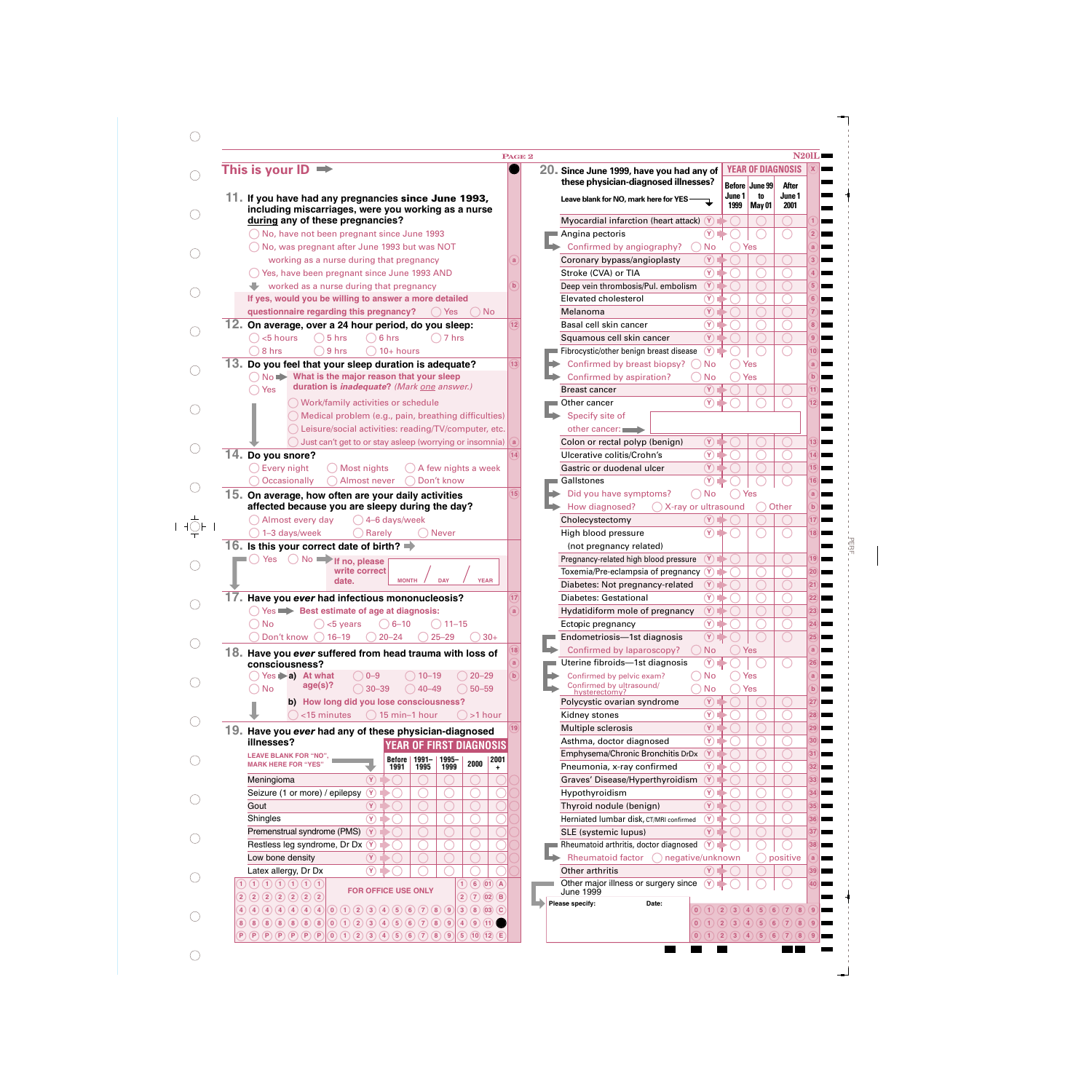| <b>HARVARD UNIVERSITY</b><br><b>N201L</b><br>PAGE 3 |
|-----------------------------------------------------|
|-----------------------------------------------------|

| <b>STATE OF BUILDING</b> | _______ |
|--------------------------|---------|
|--------------------------|---------|

 $\bigcirc$ 

 $\bigcirc$ 

 $\bigcirc$ 

 $\bigcirc$ 

 $\bigcirc$ 

 $\bigcirc$ 

 $\bigcirc$ 

 $\bigcirc$ 

 $\bigcirc$ 

 $\bigcirc$ 

 $\frac{1}{\sqrt{2}}$ 

 $\bigcirc$ 

 $\bigcirc$ 

 $\bigcirc$ 

 $\bigcirc$ 

 $\bigcirc$ 

 $\bigcirc$ 

 $\bigcirc$ 

 $\bigcirc$ 

 $\bigcirc$ 

 $\bigcirc$ 

 $\bigcirc$ 

|    | $\blacksquare$ 21. Regular Medication (Mark if used regularly in past 2 years.) 21 26. Have a                |              |                           |
|----|--------------------------------------------------------------------------------------------------------------|--------------|---------------------------|
|    | Acetaminophen (e.g., Tylenol)                                                                                |              | biologi                   |
|    | Days/week:<br>$2 - 3$<br>$4 - 5$<br>$6+$ days                                                                |              | Ovarian C                 |
|    | <b>Total tabs/wk:</b> $( ) 1-2 $<br>$3 - 5$<br>$6 - 14$<br>$15+$ tab                                         |              | <b>No</b>                 |
|    | "Baby" or low dose aspirin                                                                                   |              |                           |
|    | Days/week:<br>$2 - 3$<br>$4 - 5$<br>$6+$ days                                                                |              | <b>Breast Ca</b>          |
|    | $15+$ tab<br>Total tabs/wk:<br>$1 - 2$<br>$3 - 5$<br>$6 - 14$                                                |              | <b>No</b>                 |
|    | Aspirin or aspirin-containing products (325mg/tablet or more)                                                |              |                           |
|    | $() 2 - 3$<br>$4 - 5$<br>Davs/week:<br>$6+$ days                                                             |              |                           |
|    | $3 - 5$<br>Total tabs/wk:<br>$1 - 2$<br>$6 - 14$<br>$15+$ tab                                                |              | Colon or                  |
|    | Ibuprofen (e.g., Advil, Motrin, Nuprin)                                                                      |              | <b>No</b>                 |
|    | Days/week:<br>$2 - 3$<br>$4 - 5$<br>6+ days                                                                  |              |                           |
|    | $3 - 5$<br>$15+$ tab<br>Total tabs/wk:<br>$1 - 2$<br>$6 - 14$                                                |              |                           |
|    | Celebrex or Vioxx (COX-2 inhibitors)                                                                         |              | Prostate                  |
|    | Other anti-inflammatory analgesics, 2+ times/week                                                            |              | <b>No</b>                 |
|    | (e.g., Aleve, Naprosyn, Relafen, Ketoprofen, Anaprox)                                                        |              |                           |
|    | Thiazide diuretic<br>Lasix                                                                                   |              | Uterine C                 |
|    | Calcium blocker (e.g., Calan, Procardia, Cardizem)                                                           |              | No                        |
|    | Beta-blocker (e.g., Inderal, Lopressor, Tenormin, Corgard)                                                   |              |                           |
|    | ACE Inhibitors (e.g., Capoten, Vasotec, Zestril)                                                             |              | Pancreati                 |
|    | Other antihypertensive                                                                                       |              | No                        |
|    | Steroids taken orally (e.g., Prednisone, Decadron, Medrol)                                                   |              |                           |
|    | "Statin" cholesterol-lowering drugs [e.g., Mevacor (lovastatin),                                             |              | Melanoma                  |
|    | Pravachol (pravastatin), Zocor (simvastatin), Lipitor, Baycol]                                               |              | No                        |
|    | Other cholesterol-lowering drug                                                                              |              |                           |
|    | <b>Insulin</b><br>Oral hypoglycemic medication                                                               |              | Myocardi                  |
|    | Prozac<br>Zoloft<br>Paxil<br>Celexa                                                                          |              | <b>No</b>                 |
|    | Other antidepressants (e.g., Elavil, Tofranil, Pamelor)                                                      |              |                           |
|    | Minor tranquilizers (e.g., Valium, Xanax, Ativan, Librium)                                                   |              |                           |
| Ē. | Cimetidine<br>Other H <sub>2</sub> blocker<br>Prilosec or                                                    |              | Stroke?                   |
|    | (e.g., Zantac, Pepcid)<br>Prevacid<br>(Tagamet)                                                              |              | <b>No</b>                 |
|    | <b>Xenical</b><br>Meridia (sibutramine)<br>Phentermine                                                       |              |                           |
|    | Other regular medication (no need to specify)                                                                |              |                           |
|    | No regular medication                                                                                        |              | Diabetes?                 |
|    | 22. In the past two years have you had:<br>Yes, for<br>Yes, for                                              | $ 22\rangle$ | No.                       |
|    | (If yes, mark all that apply.)<br>No<br>screening<br>symptoms                                                |              |                           |
|    | (N)<br>A physical exam?<br>$(\mathbf{Y})$                                                                    |              |                           |
|    | Mammogram?<br>$(\mathsf{N})$<br>Y)<br>(Y)                                                                    |              | Asthma?                   |
|    | $\left(\overline{\mathsf{Y}}\right)$<br>$\left( \widehat{\mathbf{Y}}\right)$<br>(N)<br>Bimanual pelvic exam? |              | <b>No</b>                 |
|    | $\circledR$<br>(N)<br>$(\mathsf{Y})$<br>Fasting blood sugar?                                                 |              |                           |
|    | $\bigoplus$ $\bigoplus$<br>23. Did you have a colonoscopy or sigmoidoscopy                                   | 23           |                           |
|    | since June 1, 1999?<br>(2)(2)                                                                                | (a)          |                           |
|    | Yes Why did you have the colonoscopy or<br>(4)<br>$\left( 4\right)$                                          |              | 27. What                  |
|    | sigmoidoscopy? (Mark all that apply.)<br><b>No</b><br>$\mathbf{8}$ )<br>(8)                                  |              | <b>Marrie</b>             |
|    | <b>Bleeding in stool</b><br><b>Barium Enema</b><br>$(\mathsf{P})\,(\mathsf{P})$                              |              | 28. Your li               |
|    | Diarrhea or constipation<br>Abdominal pain                                                                   |              | Alone                     |
|    | Positive test for occult fecal blood                                                                         |              |                           |
|    | Family history of colon cancer                                                                               |              | 29. Do yo                 |
|    | Routine or follow-up screening (no symptoms)                                                                 |              | Yes                       |
|    | ■ 24. During the last 12 months, how often have you                                                          |              | <b>No</b>                 |
|    | leaked or lost control of your urine?                                                                        |              | 30. Since                 |
|    | Less than once/month<br><b>Never</b><br>Once/month                                                           |              | somed                     |
|    | 2-3 times/month<br>About once/week<br>) Almost every day                                                     |              | Nor                       |
|    | a) When you lose your urine, how much usually leaks?                                                         | a            | $10 -$                    |
|    | () A few drops<br>() Enough to wet your underwear                                                            |              | 31. Please<br><b>PERM</b> |
|    | Enough to wet your outerclothing $\binom{1}{1}$ Enough to wet the floor                                      |              | the ev                    |
|    | $\blacksquare$ 25. How many biological brothers and sisters do you have?                                     | (25)         | <b>Name:</b>              |
|    | (Include any deceased siblings. Do not count $\frac{1}{2}$ siblings)                                         |              | <b>Addre</b>              |
|    | <b>Brothers:</b><br>Zero $()1$<br>()2<br>3<br>$\overline{)4}$<br>5 or more                                   | a            |                           |
|    | Zero $()1()2$<br>5 or more<br>Sisters:<br>3<br>$\overline{4}$                                                | $\mathbf{b}$ |                           |

|                | 26. Have any of the following                                         |                        |                                   |                      |                      |                        | <b>Relative's Age at First Diagnosis</b> |
|----------------|-----------------------------------------------------------------------|------------------------|-----------------------------------|----------------------|----------------------|------------------------|------------------------------------------|
|                | biological relatives had                                              |                        | Age 50 to 59                      | Before Age 50 Age 60 |                      | Age<br>70+             | Age<br>Unknown                           |
|                | <b>Ovarian Cancer?</b>                                                |                        |                                   |                      | to 69                |                        |                                          |
| <b>No</b>      | Mother (Y)                                                            |                        |                                   |                      |                      |                        |                                          |
|                | Sister (Y)                                                            |                        |                                   |                      |                      |                        |                                          |
|                | <b>Breast Cancer?</b>                                                 |                        |                                   |                      |                      |                        |                                          |
| <b>No</b>      | <b>Mother</b>                                                         |                        |                                   |                      |                      |                        |                                          |
|                | One Sister (Y                                                         |                        |                                   |                      |                      |                        |                                          |
|                | <b>Additional Sister (Y)</b>                                          |                        |                                   |                      |                      |                        |                                          |
|                | <b>Colon or Rectal Cancer?</b>                                        |                        |                                   |                      |                      |                        |                                          |
| <b>No</b>      | Parent (Y                                                             |                        |                                   |                      |                      |                        |                                          |
|                | One Sibling (Y)                                                       |                        |                                   |                      |                      |                        |                                          |
|                | Additional Sibling (Y)                                                |                        |                                   |                      |                      |                        |                                          |
|                | <b>Prostate Cancer?</b>                                               |                        |                                   |                      |                      |                        |                                          |
| No             | Father                                                                |                        |                                   |                      |                      |                        |                                          |
|                | Brother (Y                                                            |                        |                                   |                      |                      |                        |                                          |
|                | <b>Uterine Cancer?</b>                                                |                        |                                   |                      |                      |                        |                                          |
| <b>No</b>      | <b>Mother</b>                                                         |                        |                                   |                      |                      |                        |                                          |
|                | Sister (Y                                                             |                        |                                   |                      |                      |                        |                                          |
|                | <b>Pancreatic Cancer?</b>                                             |                        |                                   |                      |                      |                        |                                          |
| <b>No</b>      | Parent (                                                              |                        |                                   |                      |                      |                        |                                          |
|                | Sibling                                                               | (Y)                    |                                   |                      |                      |                        |                                          |
| Melanoma?      |                                                                       |                        |                                   |                      |                      |                        |                                          |
| No             | Parent (                                                              |                        |                                   |                      |                      |                        |                                          |
|                |                                                                       | (Y)                    |                                   |                      |                      |                        |                                          |
|                | Sibling                                                               |                        |                                   |                      |                      |                        |                                          |
|                | <b>Myocardial Infarction?</b>                                         |                        |                                   |                      |                      |                        |                                          |
| <b>No</b>      | <b>Mother</b>                                                         |                        |                                   |                      |                      |                        |                                          |
|                | Father                                                                | (Y                     |                                   |                      |                      |                        |                                          |
|                | Sibling                                                               | (Y)                    |                                   |                      |                      |                        |                                          |
| <b>Stroke?</b> |                                                                       |                        |                                   |                      |                      |                        |                                          |
| <b>No</b>      | <b>Mother</b>                                                         |                        |                                   |                      |                      |                        |                                          |
|                | Father (Y                                                             |                        |                                   |                      |                      |                        |                                          |
|                | Siblina                                                               | (Y)                    |                                   |                      |                      |                        |                                          |
| Diabetes?      |                                                                       |                        |                                   |                      |                      |                        |                                          |
| No             | <b>Mother</b>                                                         |                        |                                   |                      |                      |                        |                                          |
|                | Father                                                                | (Y)                    |                                   |                      |                      |                        |                                          |
|                | Sibling (Y)                                                           |                        |                                   |                      |                      |                        |                                          |
| Asthma?        |                                                                       |                        |                                   |                      |                      |                        |                                          |
| No.            | Mother (Y)                                                            |                        |                                   |                      |                      |                        |                                          |
|                | Father $(Y)$                                                          |                        |                                   |                      |                      |                        |                                          |
|                |                                                                       | Sibling $\circledcirc$ |                                   |                      |                      |                        |                                          |
|                | Offspring $\circledR$                                                 |                        |                                   |                      |                      |                        |                                          |
|                | 27. What is your current marital status? O Never married              |                        |                                   |                      |                      |                        |                                          |
|                | Married Widowed ODivorced                                             |                        |                                   |                      |                      | ◯ Separated            |                                          |
|                | 28. Your living arrangement: (Mark all that apply.)                   |                        |                                   |                      |                      |                        |                                          |
| Alone          | $\bigcirc$ With spouse or partner                                     |                        |                                   |                      |                      |                        | ◯ With minor children                    |
|                | With other adult family                                               |                        |                                   |                      |                      |                        |                                          |
|                |                                                                       |                        |                                   |                      | Other                |                        |                                          |
|                | 29. Do you currently smoke cigarettes?                                |                        |                                   |                      |                      |                        |                                          |
|                | $\bigcirc$ Yes $\blacktriangleright$ How many per day? $\bigcirc$ 1-4 |                        |                                   |                      | $()$ 5-14 $()$ 15-24 |                        |                                          |
|                | <b>No</b>                                                             |                        | $\bigcirc$ 25-34 $\bigcirc$ 35-44 |                      |                      | $\bigcirc$ 45+ per day |                                          |
|                | $30. \,$ Since age 18, how many years have you lived with             |                        |                                   |                      |                      |                        |                                          |
|                | someone who smoked regularly inside your home?                        |                        |                                   |                      |                      |                        |                                          |
|                | None or <1 year                                                       |                        | $\bigcirc$ 1–4 years              |                      |                      | $5 - 9$                |                                          |
|                |                                                                       |                        |                                   |                      |                      | $30+$ years            |                                          |
|                | $10 - 19$                                                             |                        | $20 - 29$                         |                      |                      |                        |                                          |
|                | $31\!\!$ . Please indicate the name of someone at a $\bm{D}$ IFFERENT |                        |                                   |                      |                      |                        |                                          |
|                | PERMANENT ADDRESS to whom we might write in                           |                        |                                   |                      |                      |                        |                                          |
|                | the event we are unable to contact you:                               |                        |                                   |                      |                      |                        |                                          |
| Name:          |                                                                       |                        |                                   |                      |                      |                        |                                          |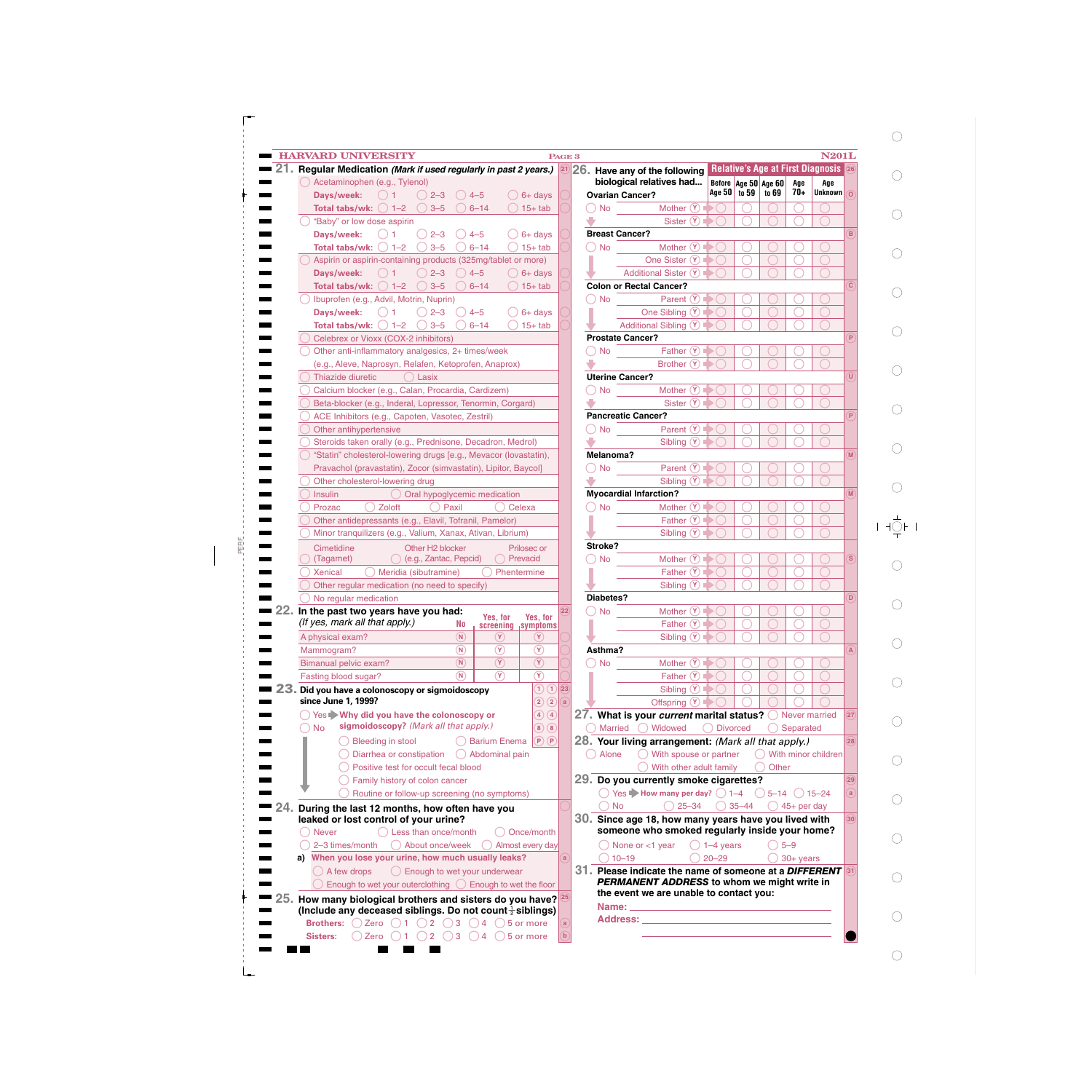| PAGE <sub>4</sub>                                                                                                                                                                                                                                                                                                                     |                       |                      |                    |                                  |                  |                      |                             |                                                           |                   | <b>NH 201 L</b>                                      |
|---------------------------------------------------------------------------------------------------------------------------------------------------------------------------------------------------------------------------------------------------------------------------------------------------------------------------------------|-----------------------|----------------------|--------------------|----------------------------------|------------------|----------------------|-----------------------------|-----------------------------------------------------------|-------------------|------------------------------------------------------|
| 32. What is your usual walking pace outdoors?<br>Unable to walk                                                                                                                                                                                                                                                                       |                       |                      |                    |                                  |                  |                      |                             |                                                           |                   |                                                      |
| $\bigcirc$ Easy, casual (less than 2 mph) $\bigcirc$ Normal, average (2–2.9 mph)                                                                                                                                                                                                                                                      |                       |                      |                    | Brisk pace (3-3.9 mph)           |                  |                      |                             | Very brisk/striding (4 mph or faster)                     |                   |                                                      |
| 33. How many flights of stairs (not individual steps) do you climb daily?                                                                                                                                                                                                                                                             |                       |                      |                    |                                  |                  |                      |                             |                                                           |                   |                                                      |
| $\bigcirc$ 5-9<br>2 flights or less<br>$() 3-4$<br>$\bigcirc$ 10-14                                                                                                                                                                                                                                                                   |                       |                      |                    | $\bigcirc$ 15 or more flights    |                  |                      |                             |                                                           |                   |                                                      |
| 34. DURING THE PAST YEAR, what was your average time PER                                                                                                                                                                                                                                                                              |                       |                      |                    |                                  |                  | <b>TIME PER WEEK</b> |                             |                                                           |                   |                                                      |
| WEEK spent at each of the following recreational activities?                                                                                                                                                                                                                                                                          |                       | $1 - 4$              | $5 - 19$           | $ 20 - 59 $                      | One              | $1 - 1.5$            | $2 - 3$                     | $4 - 6$                                                   | $7 - 10$          | $11+$                                                |
|                                                                                                                                                                                                                                                                                                                                       | <b>Zero</b>           | Min.                 | Min.               | Min.                             | <b>Hour</b>      | Hrs.                 | Hrs.                        | Hrs.                                                      | Hrs.              | Hrs.                                                 |
| Walking for exercise or walking to work                                                                                                                                                                                                                                                                                               |                       |                      |                    |                                  |                  |                      |                             |                                                           |                   |                                                      |
| Jogging (slower than 10 minutes/mile)                                                                                                                                                                                                                                                                                                 | ◠                     |                      |                    |                                  |                  |                      |                             |                                                           |                   |                                                      |
| Running (10 minutes/mile or faster)                                                                                                                                                                                                                                                                                                   |                       |                      |                    |                                  |                  |                      |                             |                                                           |                   |                                                      |
| Bicycling (include stationary machine)                                                                                                                                                                                                                                                                                                |                       |                      |                    |                                  |                  |                      |                             |                                                           |                   |                                                      |
| Tennis, squash, racquetball                                                                                                                                                                                                                                                                                                           | O                     |                      |                    |                                  |                  |                      |                             |                                                           |                   |                                                      |
| Lap swimming                                                                                                                                                                                                                                                                                                                          |                       |                      |                    |                                  |                  |                      |                             |                                                           |                   |                                                      |
| Other aerobic exercise (aerobic dance, ski or stair machine, etc.)                                                                                                                                                                                                                                                                    |                       |                      |                    |                                  |                  |                      | ∩                           |                                                           |                   |                                                      |
| Lower intensity exercise (yoga, stretching, toning)                                                                                                                                                                                                                                                                                   | ◯                     |                      |                    |                                  |                  |                      | ∩                           |                                                           |                   |                                                      |
| Other vigorous activities (e.g., lawn mowing)                                                                                                                                                                                                                                                                                         |                       |                      |                    |                                  |                  |                      |                             |                                                           |                   |                                                      |
| Weight training or resistance exercises<br>Arm weights                                                                                                                                                                                                                                                                                |                       |                      |                    |                                  |                  |                      |                             |                                                           |                   |                                                      |
| (Include free weights or machines such as Nautilus)<br><b>Leg weights</b>                                                                                                                                                                                                                                                             |                       |                      |                    |                                  |                  |                      |                             |                                                           |                   |                                                      |
|                                                                                                                                                                                                                                                                                                                                       |                       |                      |                    |                                  |                  | <b>TIME PER WEEK</b> |                             |                                                           |                   |                                                      |
| 35. DURING THE PAST YEAR, on average, how many                                                                                                                                                                                                                                                                                        |                       | <b>Zero</b>          | <b>One</b>         | $2 - 5$                          | $6 - 10$         |                      |                             | $11 - 20$   21-40   40-60   61-90                         |                   | <b>Over</b>                                          |
| <b>HOURS PER WEEK did you spend:</b>                                                                                                                                                                                                                                                                                                  |                       | Hrs.                 | <b>Hour</b>        | Hrs.                             | Hrs.             | Hrs.                 | Hrs.                        | Hrs.                                                      | Hrs.              | <b>90 Hrs.</b>                                       |
| Standing or walking around at work or away from home? (hrs./week)                                                                                                                                                                                                                                                                     |                       |                      |                    |                                  |                  |                      |                             |                                                           |                   |                                                      |
| Standing or walking around at home? (hrs./week)                                                                                                                                                                                                                                                                                       |                       |                      |                    |                                  |                  |                      |                             |                                                           |                   |                                                      |
| Sitting at work or away from home or while driving? (hrs./week)                                                                                                                                                                                                                                                                       |                       |                      |                    |                                  |                  |                      |                             |                                                           |                   |                                                      |
| Sitting at home while watching TV/VCR? (hrs./week)                                                                                                                                                                                                                                                                                    |                       |                      |                    |                                  |                  |                      |                             |                                                           |                   |                                                      |
| Other sitting at home (e.g., reading, meal times, at desk)? (hrs./week)                                                                                                                                                                                                                                                               |                       |                      |                    |                                  |                  |                      |                             |                                                           |                   |                                                      |
| 36. Since JUNE 1999, have you tried to become pregnant for more than one year without success?                                                                                                                                                                                                                                        |                       |                      |                    |                                  |                  |                      |                             |                                                           |                   |                                                      |
|                                                                                                                                                                                                                                                                                                                                       |                       |                      |                    |                                  |                  |                      |                             |                                                           |                   |                                                      |
| $\bigcirc$ Yes $\longrightarrow$ What was the cause?<br>◯ Tubal blockage<br>◯ Ovulatory disorder<br>(Mark all that apply.)<br>) No<br>○ Spouse/Partner<br>◯ Not investigated<br>37. Since JUNE 1999, have you taken Clomiphene (e.g. Clomid) or Gonadotropin injections (e.g., Pergonal, Metrodin,<br>Follistim) to induce ovulation? |                       |                      |                    | ◯ Endometriosis<br>( ) Not found |                  |                      | Other<br>◯                  | ◯ Cervical mucous factors                                 |                   |                                                      |
| Yes <b>In how many months</b><br>a. Clomiphene<br>$\bigcap$ Not used                                                                                                                                                                                                                                                                  | ()1                   |                      | $() 2 - 3$         | $()4-5$                          |                  | $6 - 11$             |                             | $\bigcirc$ 12+mo.                                         |                   |                                                      |
| were these used?<br>○ No<br>b. Gonadotropins $\bigcap$ Not used                                                                                                                                                                                                                                                                       | $\overline{1}$        |                      | $\big)$ 2–3        |                                  | $4 - 5$          | $6 - 11$             |                             | $12+mo.$<br>$\left( \begin{array}{c} \end{array} \right)$ |                   |                                                      |
| 38. Do you currently take a multi-vitamin? (Please report other individual vitamins in question 39.)                                                                                                                                                                                                                                  |                       |                      |                    |                                  |                  |                      |                             |                                                           |                   |                                                      |
| $\bigcirc$ No<br>( ) Yes                                                                                                                                                                                                                                                                                                              |                       |                      |                    |                                  |                  |                      |                             |                                                           |                   |                                                      |
| a) How many do you take per week?                                                                                                                                                                                                                                                                                                     |                       | $\bigcirc$ 2 or less |                    | $3 - 5$                          |                  | $6 - 9$              |                             |                                                           | 10 or more        |                                                      |
| 39. Do you take any of the following separate preparations on a regular basis?                                                                                                                                                                                                                                                        |                       |                      |                    |                                  |                  |                      |                             |                                                           |                   |                                                      |
| DO NOT REPORT CONTENTS OF MULTI-VITAMINS MENTIONED ABOVE.                                                                                                                                                                                                                                                                             |                       |                      |                    |                                  |                  |                      |                             |                                                           |                   |                                                      |
| $\bigcirc$ Vitamin C<br>◯ Vitamin E<br>◯ Calcium                                                                                                                                                                                                                                                                                      | ◯ Iron                |                      |                    |                                  | Potassium        |                      |                             | <b>B-Complex</b>                                          |                   |                                                      |
| <b>Beta Carotene</b><br>◯ Folic Acid<br>◯ Vitamin A                                                                                                                                                                                                                                                                                   | ◯ Niacin              |                      |                    | Zinc                             |                  |                      |                             | Selenium                                                  |                   |                                                      |
| 40. During the past year, how often did you eat the following: (Do not include other meats or cooking methods.)                                                                                                                                                                                                                       |                       |                      |                    |                                  |                  |                      |                             |                                                           |                   |                                                      |
| a) Pan-fried chicken<br>◯ Never<br>$\bigcirc$ <1/mo.                                                                                                                                                                                                                                                                                  | ()1/mo.               |                      | $\bigcirc$ 2–3/mo. |                                  | $\bigcirc$ 1/wk. |                      | $\bigcirc$ 2-3/wk.          |                                                           |                   |                                                      |
| ◯ Lightly browned<br>usual outside appearance                                                                                                                                                                                                                                                                                         | Medium browned        |                      |                    | O Well browned                   |                  |                      |                             | Blackened/charred                                         |                   |                                                      |
| b) Broiled chicken<br>◯ Never<br><1/mo.                                                                                                                                                                                                                                                                                               | $1/mO$ .              |                      | $2-3$ /mo.         |                                  | $\bigcirc$ 1/wk. |                      | $\bigcirc$ 2-3/wk.          |                                                           |                   |                                                      |
| usual outside appearance<br>◯ Lightly browned                                                                                                                                                                                                                                                                                         | Medium browned        |                      |                    | Well browned                     |                  |                      |                             | Blackened/charred                                         |                   |                                                      |
| c) Grilled/BBQ chicken<br>◯ Never<br><1/mo.                                                                                                                                                                                                                                                                                           | $1/mo$ .              |                      | $2-3$ /mo.         |                                  | $\bigcirc$ 1/wk. |                      | $\supset$ 2-3/wk.           |                                                           |                   |                                                      |
| usual outside appearance<br>◯ Lightly browned<br>O Medium browned                                                                                                                                                                                                                                                                     |                       |                      |                    | ◯ Well browned                   |                  |                      |                             | Blackened/charred                                         |                   |                                                      |
| d) When you eat chicken, how often is it cooked with the skin on?                                                                                                                                                                                                                                                                     |                       |                      |                    |                                  |                  |                      |                             |                                                           |                   |                                                      |
| ◯ Most of the time<br>◯ Always                                                                                                                                                                                                                                                                                                        |                       |                      |                    | Sometimes                        |                  |                      | <b>Never</b>                |                                                           |                   |                                                      |
| e) How often do you eat the skin?<br>$\bigcirc$ Always<br>O Most of the time                                                                                                                                                                                                                                                          |                       |                      |                    | Sometimes                        |                  |                      | $\bigcirc$ Never            |                                                           |                   |                                                      |
| f) Broiled fish<br>◯ Never<br>$\bigcirc$ <1/mo.                                                                                                                                                                                                                                                                                       | 1/mo.                 |                      | $2-3$ /mo.         |                                  | $\bigcirc$ 1/wk. |                      | $\bigcirc$ 2–3/wk.          |                                                           | $\bigcirc$ 4+/wk. |                                                      |
| usual outside appearance<br>◯ Lightly browned                                                                                                                                                                                                                                                                                         | Medium browned        |                      |                    |                                  |                  | Blackened/charred    |                             |                                                           |                   |                                                      |
| Roast beef<br>◯ Never<br>$<1/mo$ .                                                                                                                                                                                                                                                                                                    | 1/mo.                 |                      | $2-3$ /mo.         |                                  | ( ) 1/wk.        |                      | $2-3/wk$ .<br>$\rightarrow$ |                                                           | $\bigcirc$ 4+/wk. |                                                      |
| usual outside appearance<br>◯ Lightly browned                                                                                                                                                                                                                                                                                         | <b>Medium browned</b> |                      |                    | ◯ Well browned                   |                  |                      |                             |                                                           |                   | $4+$ /wk.<br>$4+$ /wk.<br>$4+$ /wk.                  |
| <b>h)</b> Pan-fried hamburger (4-6 oz. beef) $\bigcirc$ Never<br><1/mo.                                                                                                                                                                                                                                                               | 1/mo.                 |                      | $2-3$ /mo.         |                                  | ()1/wk.          |                      | $\bigcirc$ 2-3/wk.          |                                                           |                   | $\big)$ 4+/wk.                                       |
| ◯ Lightly browned                                                                                                                                                                                                                                                                                                                     | Medium browned        |                      |                    | Well browned                     |                  |                      |                             | Blackened/charred                                         |                   |                                                      |
| usual outside appearance<br>i) Grilled/BBQ steak<br>$\bigcirc$ Never<br>$<1/mo$ .                                                                                                                                                                                                                                                     | 〔        )1/mo.       |                      | $2-3$ /mo.         |                                  | ()1/wk.          |                      | $\bigcirc$ 2-3/wk.          |                                                           |                   |                                                      |
|                                                                                                                                                                                                                                                                                                                                       | <b>Medium browned</b> |                      |                    |                                  |                  |                      |                             |                                                           |                   |                                                      |
| usual outside appearance<br>◯ Lightly browned<br>Homemade beef gravy<br>$\bigcirc$ Never<br><1/mo.                                                                                                                                                                                                                                    | . ) 1/mo.             |                      | $\bigcirc$ 2–3/mo. | Well browned                     | ()1/wk.          |                      | ) $2 - 3$ /wk.              | Blackened/charred                                         |                   | $4+$ /wk.<br>$\left( \frac{1}{2} + \frac{1}{2}$ /wk. |

 $\overbrace{\hspace{25mm}}^{}$ 

PERF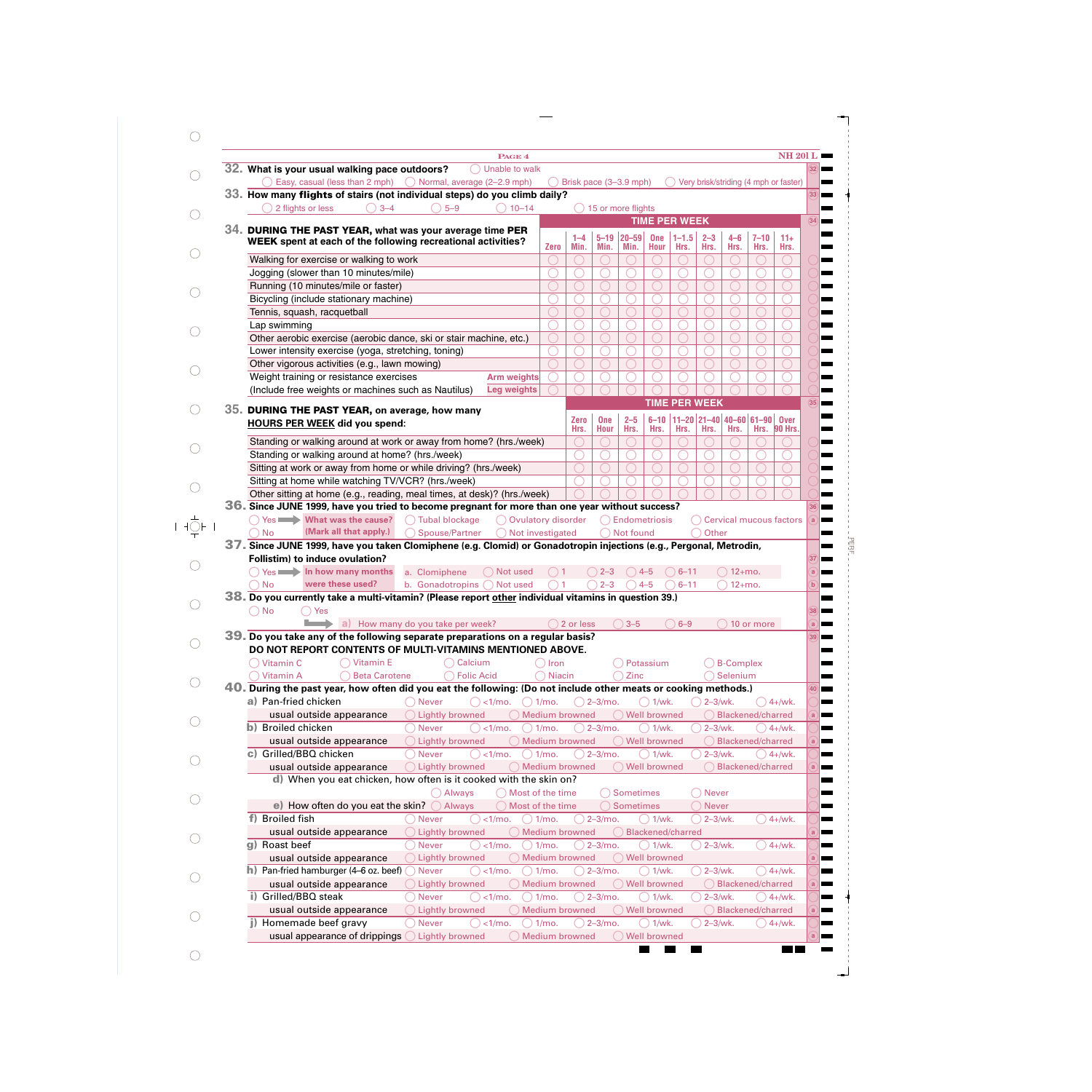| <b>NURSES' HEALTH STUDY II</b><br>PAGE 5                                                                                   |               |                               |                         | <b>HARVARD MEDICAL SCHOOL</b>    |                           |                                  |              |
|----------------------------------------------------------------------------------------------------------------------------|---------------|-------------------------------|-------------------------|----------------------------------|---------------------------|----------------------------------|--------------|
| 41. The following items are about activities you might do during a typical day.                                            |               |                               |                         |                                  |                           |                                  |              |
| Does your health now limit you in these activities? If so, how much?<br>(Mark one response on each line.)                  |               | <b>Yes, Limited<br/>A Lot</b> |                         | <b>Yes, Limited<br/>A Little</b> |                           | No, Not<br><b>Limited At All</b> |              |
| Vigorous activities, such as running, lifting heavy objects, participating in                                              |               |                               |                         |                                  |                           |                                  |              |
| strenuous sports                                                                                                           |               |                               |                         |                                  |                           |                                  |              |
| Moderate activities, such as moving a table, pushing a vacuum cleaner,                                                     |               |                               |                         |                                  |                           |                                  |              |
| bowling, or playing golf                                                                                                   |               |                               |                         |                                  |                           |                                  |              |
| Lifting or carrying groceries                                                                                              |               |                               |                         |                                  |                           |                                  |              |
| Climbing several flights of stairs                                                                                         |               |                               |                         |                                  |                           |                                  |              |
| Climbing one flight of stairs                                                                                              |               |                               |                         |                                  |                           |                                  |              |
| Bending, kneeling, or stooping                                                                                             |               |                               |                         |                                  |                           |                                  |              |
| Walking more than a mile                                                                                                   |               |                               |                         |                                  |                           |                                  |              |
| Walking several blocks                                                                                                     |               |                               |                         |                                  |                           |                                  |              |
| Walking one block                                                                                                          |               |                               |                         |                                  |                           |                                  |              |
| <b>Bathing or dressing yourself</b>                                                                                        |               |                               |                         |                                  |                           |                                  |              |
| 42. These questions are about how you feel and how things have been with you <i>during the past 4 weeks</i> .              |               |                               |                         |                                  |                           |                                  | 42           |
| For each question, please give the one answer that comes closest to the way you have been feeling.                         |               |                               |                         |                                  |                           |                                  |              |
| How much of the time during the past 4 weeks<br>(Mark one response on each line.)                                          | All<br>of the | <b>Most</b><br>of the         | A Good<br><b>Bit of</b> | <b>Some</b><br>of the            | <b>A Little</b><br>of the | <b>None</b><br>of the            |              |
|                                                                                                                            | <b>Time</b>   | <b>Time</b>                   | the Time                | <b>Time</b>                      | <b>Time</b>               | <b>Time</b>                      |              |
| Did you feel full of pep?                                                                                                  |               |                               |                         |                                  | O                         |                                  |              |
| Have you been a very nervous person?<br>Have you felt so down in the dumps nothing could cheer you up?                     | ∩             |                               | €                       |                                  | €                         |                                  |              |
| Have you felt calm and peaceful?                                                                                           |               |                               |                         |                                  | O                         |                                  |              |
| Did you have a lot of energy?                                                                                              |               |                               | ∩                       | ∩                                | ∩                         |                                  |              |
| Have you felt downhearted and blue?                                                                                        |               |                               |                         |                                  | O                         |                                  |              |
| Did you feel worn out?                                                                                                     |               |                               | ∩                       | ∩                                | €                         |                                  |              |
| Have you been a happy person?                                                                                              |               |                               | €                       | $(\ )$                           | O                         |                                  |              |
| Did you feel tired?                                                                                                        |               |                               | $\bigcirc$              | ∩                                | ∩                         |                                  |              |
| Have you felt hopeless about the future?                                                                                   |               |                               |                         |                                  |                           |                                  |              |
|                                                                                                                            |               |                               |                         |                                  |                           |                                  |              |
| Have you thought about or wanted to commit suicide?                                                                        |               | ○                             | ◯                       | O                                | ○                         |                                  |              |
| Have you felt no interest in things?                                                                                       |               |                               |                         |                                  | C                         |                                  |              |
| Did you have difficulty falling asleep or staying asleep?                                                                  |               |                               |                         |                                  |                           |                                  |              |
| $\blacksquare$ 43. During the past 4 weeks, how much of the time has your physical health or emotional problems interfered |               |                               |                         |                                  |                           |                                  | (43)         |
| with your social activities (like visiting with friends, relatives, etc.)?                                                 |               |                               |                         |                                  |                           |                                  |              |
| All of the time<br>Most of the time<br>Some of the time                                                                    |               | A little of the time          |                         |                                  | None of the time          |                                  |              |
| Please choose the answer that best describes how true or false each of the                                                 |               | <b>Definitely</b>             | <b>Mostly</b>           | <b>Not</b>                       | <b>Mostly</b>             | <b>Definitely</b>                |              |
| following statements is for you. (Mark one response on each line.)                                                         |               | True                          | <b>True</b>             | Sure                             | <b>False</b>              | <b>False</b>                     |              |
| Over the past 4 weeks, I have felt about the same as I have felt during the past year                                      |               |                               |                         |                                  | <sub>(</sub>              |                                  |              |
| I seem to get sick a little easier than other people                                                                       |               |                               |                         |                                  |                           |                                  |              |
| I am as healthy as anybody I know                                                                                          |               |                               |                         |                                  |                           |                                  |              |
| expect my health to get worse<br>My health is excellent                                                                    |               |                               |                         |                                  |                           |                                  |              |
| 45. During the <i>past 4 weeks,</i> have you had any of the following problems with your work or other regular daily       |               |                               |                         |                                  |                           |                                  | 45           |
| activities as a result of your <i>physical health</i> ? (Mark one response on each line.)                                  |               |                               |                         |                                  |                           |                                  |              |
| a) Cut down the amount of time you spent on work or other activities                                                       |               |                               | $\bigcirc$ Yes          | $\bigcirc$ No                    |                           |                                  |              |
| b) Accomplished less than you would like                                                                                   |               |                               | $\bigcirc$ Yes          | $\bigcirc$ No                    |                           |                                  | $\mathbf b$  |
| c) Were limited in the kind of work or other activities                                                                    |               |                               | $\bigcirc$ Yes          | $\bigcirc$ No                    |                           |                                  | $\mathbf{c}$ |
| <b>d</b> ) Had difficulty performing the work or other activities (for example, it took extra effort) $\bigcirc$ Yes       |               |                               |                         | <b>No</b>                        |                           |                                  | d            |
| 46. During the <i>past 4 weeks,</i> to what extent has your physical health or emotional problems interfered with your     |               |                               |                         |                                  |                           |                                  | 46           |
| normal social activities with family, friends, neighbors, or groups?                                                       |               |                               |                         |                                  |                           |                                  |              |
| $\bigcirc$ Slightly<br>$\bigcirc$ Moderately<br>$\bigcap$ Not at all<br>$\bigcirc$ Quite a bit                             | Extremely     |                               |                         |                                  |                           |                                  |              |
| 47. How much <i>bodily</i> pain have you had during the <i>past 4 weeks</i> ?                                              |               |                               |                         |                                  |                           |                                  | 47           |
| $\bigcirc$ Very mild $\bigcirc$ Mild<br>$\bigcirc$ Moderate<br>◯ None<br>◯ Severe                                          | Very severe   |                               |                         |                                  |                           |                                  |              |
| 48. During the <i>past 4 weeks,</i> how much did <i>bodily pain</i> interfere with your normal work (including both work   |               |                               |                         |                                  |                           |                                  | 48           |
| outside the home and housework)?                                                                                           |               |                               |                         |                                  |                           |                                  |              |
| $\bigcirc$ A little bit<br>Quite a bit                                                                                     | Extremely     |                               |                         |                                  |                           |                                  |              |
| $\bigcirc$ Not at all<br>◯ Moderately                                                                                      |               |                               |                         |                                  |                           |                                  |              |
| 49. In general, would you say your health is:                                                                              |               |                               |                         |                                  |                           |                                  | 49           |
| ◯ Very Good<br>◯ Excellent<br>$\bigcirc$ Good<br>() Fair () Poor                                                           |               |                               |                         |                                  |                           | <b>PLEASE</b><br><b>CONTINUE</b> |              |

PERF

 $\begin{array}{c} \hline \end{array}$